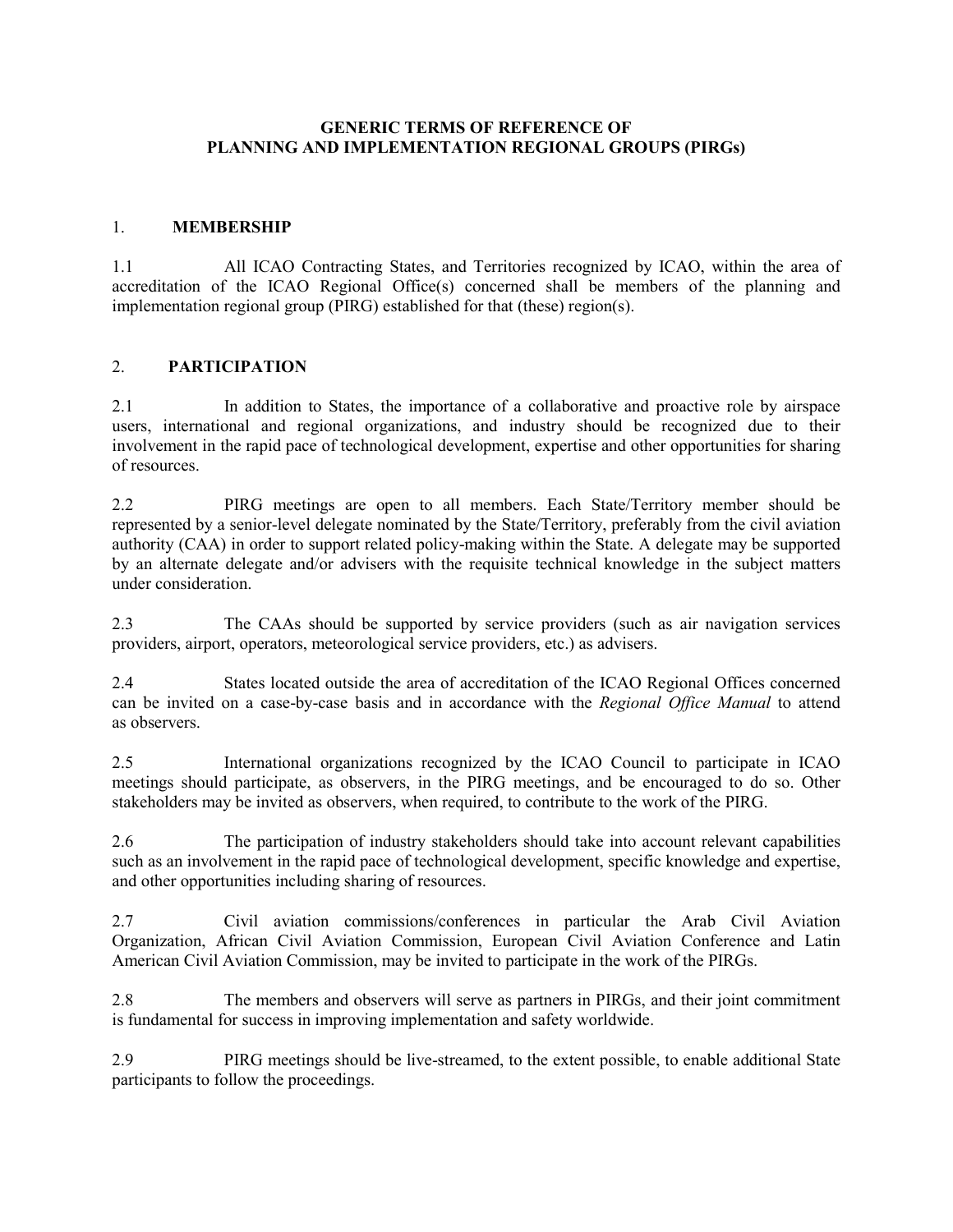# 3. **WORKING ARRANGEMENTS**

## 3.1 **Structure**

3.1.1 PIRGs have the obligation to apply the most effective and efficient organizational structure and meeting modalities that best suit the characteristics of each region's implementation work programme while maintaining to the extent possible, alignment with these Terms of Reference, the regional work programme and the Global Air Navigation Plan (GANP).

3.1.2 The ICAO Regional Director(s) will serve as the Secretary of the PIRG. Wherever two Regional Directors are involved, they will periodically rotate between serving as Secretary of the PIRG and regional aviation safety group (RASG) to balance the Secretariat responsibilities between these two regional groups. The Secretary of the PIRG, in coordination with the Secretary of the RASG, will establish the date, methodology and the procedure to be applied for the rotation.

3.1.3 The organization of the PIRG should address global and region-specific air navigation-related matters, and meetings should be closely coordinated between the PIRG and RASG chairpersons and the Secretariat. PIRG and RASG meetings should be held back-to-back or combined to facilitate coordination and to ensure the efficient use of resources.

3.1.4 The PIRG shall be administered by a chairperson and one or two vice-chairpersons elected from the State-nominated delegates present. The PIRG will establish the cycle of elections.

3.1.5 The PIRG will build on the work already done by States, ICAO Regional Offices and existing regional and sub-regional organizations to support the development, maintenance and implementation of an air navigation plan for the region(s).

3.1.6 PIRG contributory bodies may be created by the PIRG to discharge the PIRG work programme by working on defined subjects requiring detailed technical expertise. A contributory body shall only be formed when it has been clearly established that it is able to make a substantial contribution to the required work. A contributory body will be dissolved by the PIRG when it has completed its assigned tasks or if the tasks cannot be usefully continued.

3.1.7 Invitations to PIRG meetings must be issued at least three months in advance of the meeting to assist States to plan participation.

3.1.8 The Secretariat will review and update the PIRG Handbook periodically, and as required, to ensure a result-oriented approach.

3.1.9 Where the meeting is held in more than one ICAO working language, interpretation services shall be made available to facilitate participation in the deliberations and adoption of the report by all participants.

3.1.10 States, international organizations and industry are invited to submit working papers, research works, etc. in order to enhance the work of the PIRG and its contributory bodies. To ensure proper time for consideration and good decision-making, the Secretary should ensure that all working papers are available at least fourteen days prior to the start of the meeting for consideration.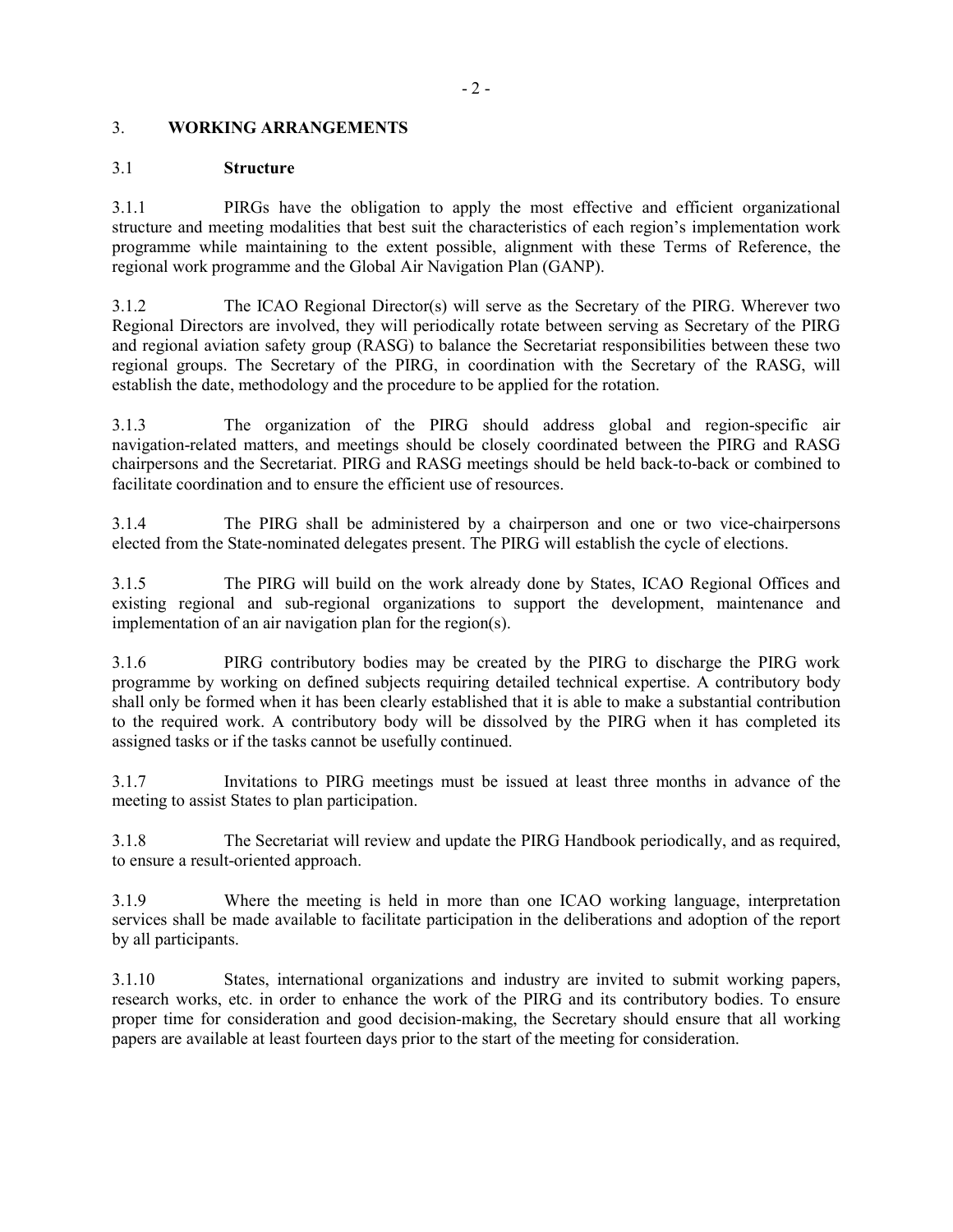# 3.2 **Venue**

3.2.1 PIRG meetings will be convened in the Regional Offices, to the extent possible, to facilitate proper access by States. Approval to host PIRG meetings outside of the Regional Office must be obtained from the President of the Council.

3.2.2 The Secretary General will ensure the allocation of the necessary financial resources to host PIRG meetings.

3.2.3 PIRG contributory bodies may be convened at a different location, if required, to be determined by the Secretary and Chairperson of the PIRG, and contributory body. Venues shall be chosen with the primary aim of facilitating maximum State attendance.

### 3.3 **State role**

3.3.1 State CAAs, supported by service providers as necessary, should participate in the work of the PIRG and its contributory bodies to:

- a) ensure the continuous and coherent development and implementation of regional air navigation plans and report back on the key performance indicators (KPIs);
- b) support the regional work programme with participation from the decision-making authority with the technical expertise necessary for the planning and implementation mechanism, thus supporting policy decisions at the State level;
- c) enable coordination, at the national level, between the CAA, service providers and all other concerned stakeholders, and harmonization of the national plans with the regional and global plans;
- d) facilitate the implementation of GANP goals and targets;
- e) report on the status of implementation, within the State, on a regular basis;
- f) plan for basic services to be provided for international civil aviation in accordance with ICAO Standards, within State national plans;
- g) facilitate the development and establishment of Letters of Agreement and bilateral or multilateral agreements;
- h) mitigate deficiencies identified under the uniform methodology for the identification, assessment and reporting of air navigation deficiencies in a timely manner;
- i) embrace a performance-based approach for implementation as highlighted in the Global Plans; and
- j) ensure the inclusion of the regional priorities in the States' national implementation plans to the extent possible.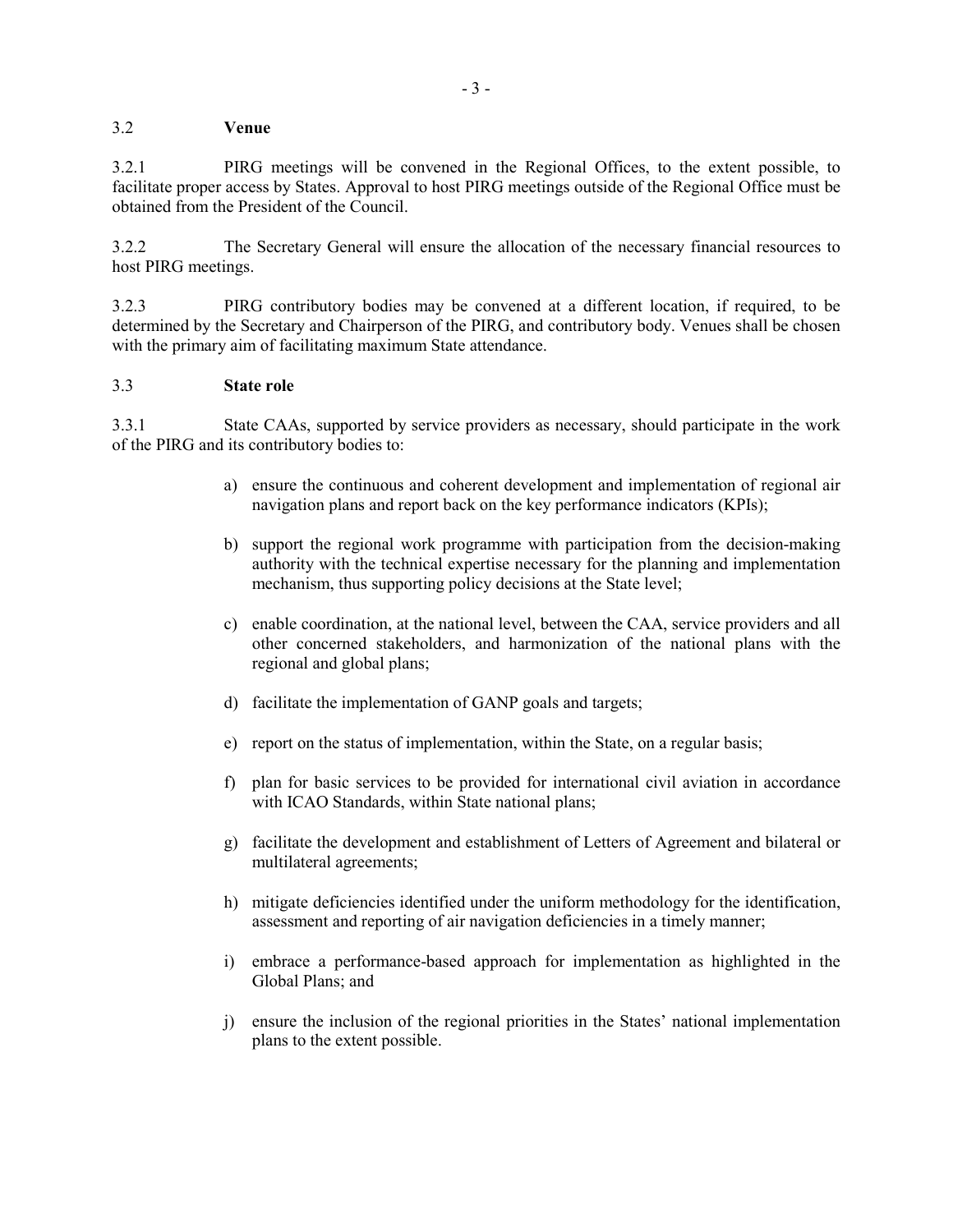# 3.4 **International organization and industry role**

3.4.1 Industry, in particular airspace users, professional associations and organizations (such as Airports Council International, Civil Air Navigation Services Organisation, International Federation of Air Line Pilots' Associations, International Federation of Air Traffic Controllers' Associations, International Air Transport Association, etc.) should participate in the work of the PIRG and its contributory bodies, in order to support air navigation implementation and collaborative decision-making processes, taking into consideration the safety aspects of air navigation services.

3.4.2 Their focus should be on identifying regional requirements and ensuring that their available resources are adequately allocated.

# 3.5 **Reporting**

3.5.1 The PIRG reports outcomes to the ICAO Council through the Air Navigation Commission (ANC) as facilitated by the ICAO Secretariat.

3.5.2 PIRG meeting reports should be provided in a standardized format to the governing bodies of ICAO to identify regional and emerging challenges, and shall include as a minimum:

- a) a brief history of the meeting (duration and agenda);
- b) a list of meeting participants, affiliation and number of attendees;
- c) a list of conclusions and decisions with a description of their rationale (what, when, why and how);
- d) common implementation challenges identified amongst PIRG members and possible solutions, assistance required and estimated timelines to resolve, if applicable, by sub-region;
- e) identification of and recommendations on particular actions or enhancements that would require consideration by the ANC and Council to address particular challenges, including the need for amendment proposals to global provisions and guidance materials submitted by States;
- f) a list of issues cross-referenced to actions to be taken by ICAO Headquarters and/or Regional Offices;
- g) based on the GANP, and associated KPIs and tools, report to the extent possible on the status of implementation of air navigation goals, targets and indicators, including the priorities set by the region in their regional air navigation plans exploring the use of regional dashboards to facilitate monitoring regional progress being made;
- h) a list of items for coordination with the RASG and a concise summary of the outcome of related discussions;
- i) air navigation deficiencies identified and timelines for mitigation thereof; and
- j) the work programme and future actions to be taken by the PIRG.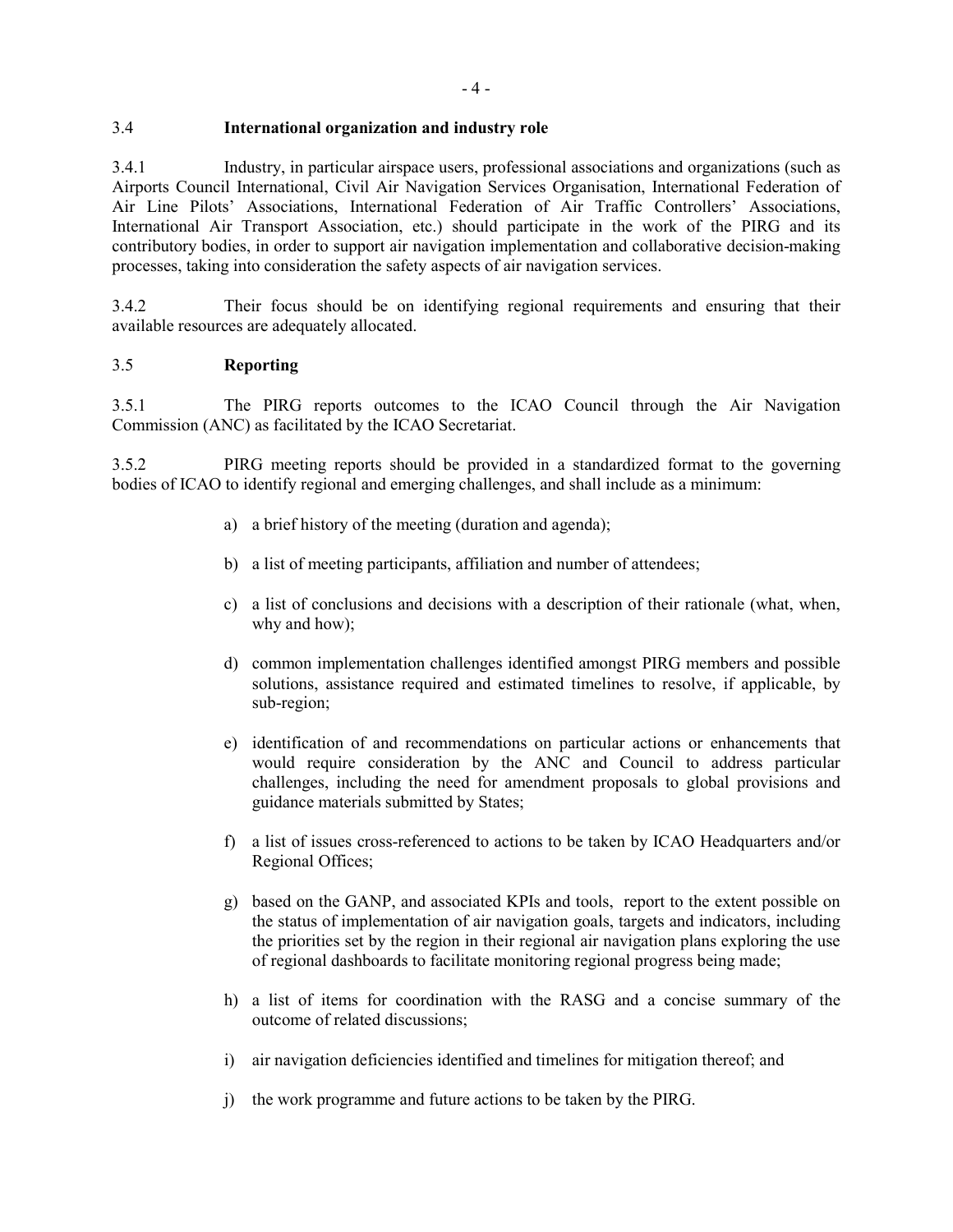3.5.3 A technical officer from Headquarters (Air Navigation Bureau) will participate and provide support to the meeting and subsequently arrange for the presentation of reports, in coordination with the Regional Office(s) and chairpersons of the PIRG, to the ANC and Council for review and harmonization.

3.5.4 The final PIRG report will be approved at the end of the meeting. Where the report requires translation, it will be made available within fifteen working days of the meeting closure.

3.5.5 Headquarters will provide feedback to the PIRGs highlighting the actions taken by the ANC and Council related to their previous meeting outcomes.

3.5.6 When a PIRG does not meet during the annual reporting cycle of the consolidated report on PIRGs and RASGs to the Council, the Secretary of the regional group must nevertheless report implementation progress, as well as difficulties experienced, for inclusion in the report.

#### 4. **GLOBAL PLANS**

- 4.1 In regard to Global Plans, the PIRG shall:
	- a) support implementation by States of the *Global Air Navigation Plan*  (GANP, Doc 9750) taking into account aspects of the *Global Aviation Safety Plan* (GASP, Doc 10004) and Global Aviation Security Plan (GASeP) by ensuring effective coordination and cooperation between all States and stakeholders;
	- b) monitor and report the progress on the implementation by States of the GANP, and the regional objectives and priorities;
	- c) ensure continuous and coherent development of the regional air navigation plan, *Regional Supplementary Procedures* (Doc 7030) and other relevant regional documentation, and propose amendments to reflect the changes in operational requirements in a manner that is harmonized with adjacent regions, consistent with ICAO Standards and Recommended Practises (SARPs), Procedures for Air Navigation Services (PANS) and the GANP;
	- d) provide feedback on the GANP implementation and propose amendments to the Global Plans as necessary to keep pace with the latest developments and ensure harmonization with regional and national plans;
	- e) in line with the GANP and regional priorities, identify specific deficiencies in the air navigation field, and propose mitigating actions and timelines to resolve deficiencies; and
	- f) verify the provision of air navigation facilities and services in accordance with global and regional requirements.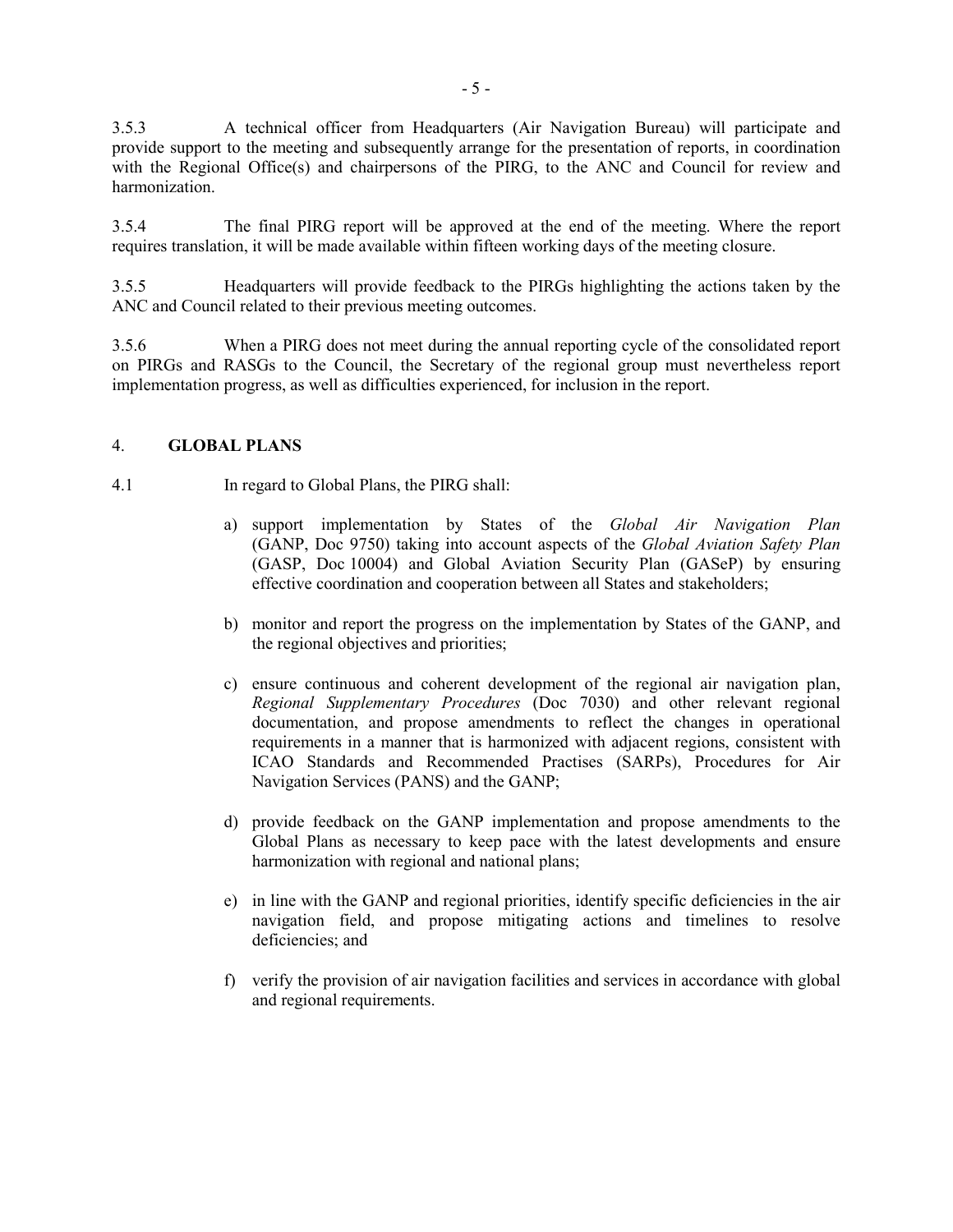# 5. **REGIONAL ACTIVITIES**

- 5.1 In regard to regional activities, the PIRG shall:
	- a) serve as a regional cooperative forum that determines regional priorities, develops and maintains the regional air navigation plan and associated work programme based on the GANP and relevant ICAO Provisions;
	- b) facilitate the development and implementation by States of air navigation systems and services as identified in the regional air navigation plan and Doc 7030;
	- c) monitor and report on the status of implementation by States of the required air navigation facilities, services and procedures in the region, and identify the associated difficulties and deficiencies to be brought to the attention of the Council;
	- d) facilitate the development and implementation of corrective action plans by States to resolve identified deficiencies, where necessary;
	- e) identify and report on regional and emerging air navigation challenges experienced that affect implementation of ICAO global provisions by States and measures undertaken or recommended to effectively address them;
	- f) facilitate the development and implementation of regional and national air navigation plans by States; and
	- g) assist Member States with guidance to implement complex aviation systems.

### 6. **PIRG COORDINATION**

- 6.1 In regard to coordination, the PIRG shall:
	- a) coordinate safety issues with the respective RASG;
	- b) foster cooperation, information exchange, sharing of experiences and best practices among States and stakeholders;
	- c) provide a platform for regional coordination and cooperation amongst States and stakeholders for the continuous improvement of air navigation systems in the region with due consideration to harmonization of developments and deployments, intraand interregional coordination, and interoperability;
	- d) ensure that all air navigation activities at the regional and sub-regional level are properly coordinated amongst role players to avoid duplication of efforts;
	- e) identify security, environmental and economic issues that may affect the operation of the air navigation system, and inform ICAO Secretariat accordingly for action; and
	- f) through the PIRG Secretary, inform the Directors General of Civil Aviation and related civil aviation commission/conferences of PIRG meeting results.